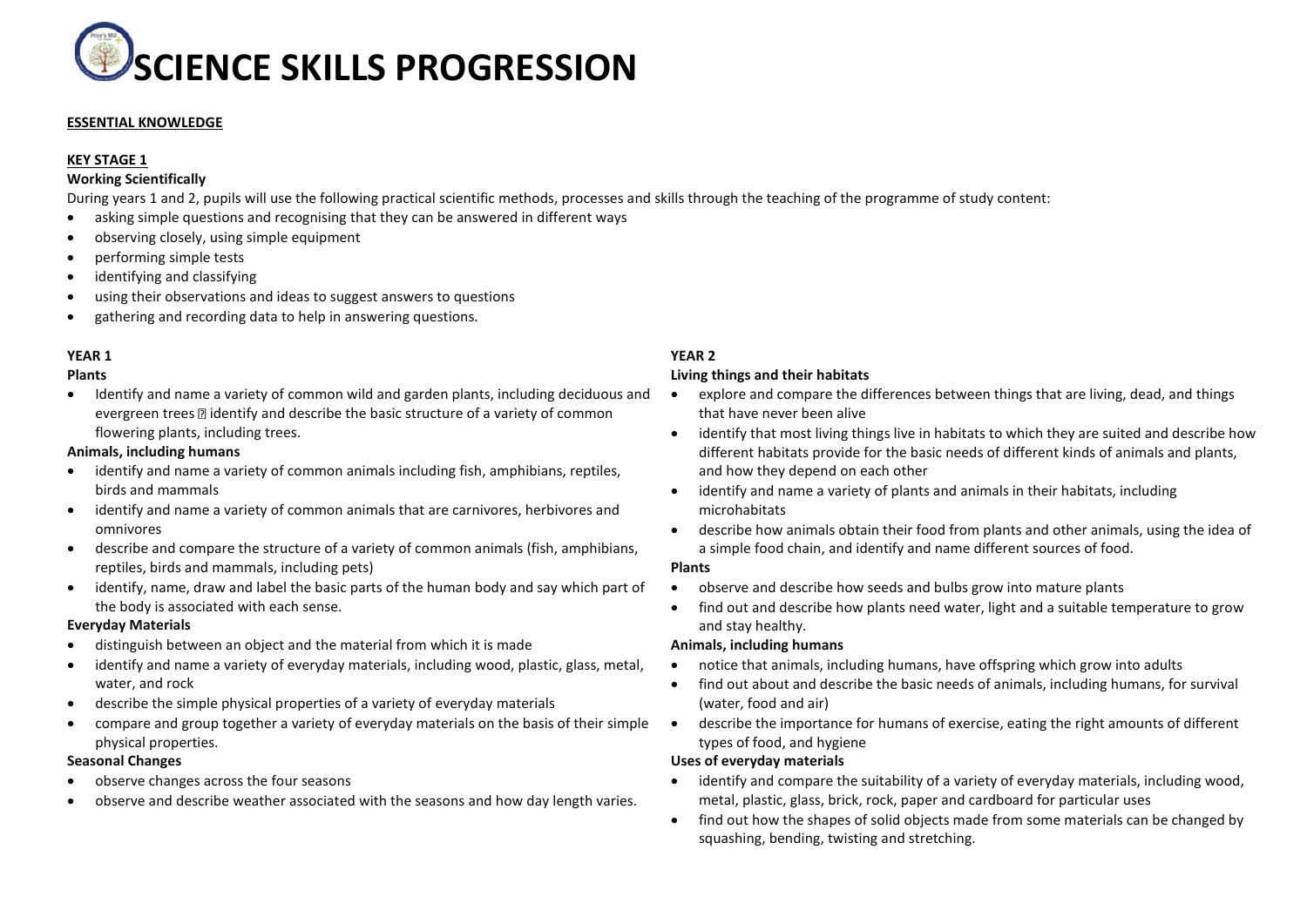### **ESSENTIAL KNOWLEDGE**

### **LOWER KEY STAGE 2**

### **Working Scientifically**

During years 3 and 4, pupils will be taught to use the following practical scientific methods, processes and skills through the teaching of the programme of study content:

- asking relevant questions and using different types of scientific enquiries to answer them
- setting up simple practical enquiries, comparative and fair tests
- making systematic and careful observations and, where appropriate, taking accurate measurements using standard units, using a range of equipment, including thermometers and data loggers
- gathering, recording, classifying and presenting data in a variety of ways to help in answering questions
- recording findings using simple scientific language, drawings, labelled diagrams, keys, bar charts, and tables
- reporting on findings from enquiries, including oral and written explanations, displays or presentations of results and conclusions
- using results to draw simple conclusions, make predictions for new values, suggest improvements and raise further questions
- identifying differences, similarities or changes related to simple scientific ideas and processes
- using straightforward scientific evidence to answer questions or to support their findings

# **YEAR 3**

### **Plants**

- identify and describe the functions of different parts of flowering plants: roots, stem/trunk, leaves and flowers
- explore the requirements of plants for life and growth (air, light, water, nutrients from soil, and room to grow) and how they vary from plant to plant
- investigate the way in which water is transported within plants
- explore the part that flowers play in the life cycle of flowering plants, including pollination, seed formation and seed dispersal.

#### **Animals, including humans**

- identify that animals, including humans, need the right types and amount of nutrition, and that they cannot make their own food; they get nutrition from what they eat
- identify that humans and some other animals have skeletons and muscles for support, protection and movement.

#### **Rocks**

- compare and group together different kinds of rocks on the basis of their appearance and simple physical properties
- describe in simple terms how fossils are formed when things that have lived are trapped within rock
- recognise that soils are made from rocks and organic matter.

# **Light**

- recognise that they need light in order to see things and that dark is the absence of light
- notice that light is reflected from surfaces
- recognise that light from the sun can be dangerous and that there are ways to protect their eyes

# **YEAR 4**

### **Living things and their habitats**

- recognise that living things can be grouped in a variety of ways
- explore and use classification keys to help group, identify and name a variety of living things in their local and wider environment
- recognise that environments can change and that this can sometimes pose dangers to living things.

#### **Animals, including humans**

- describe the simple functions of the basic parts of the digestive system in humans
- identify the different types of teeth in humans and their simple functions
- construct and interpret a variety of food chains, identifying producers, predators and prey.

#### **States of matter**

- compare and group materials together, according to whether they are solids, liquids or gases.
- observe that some materials change state when they are heated or cooled, and measure or research the temperature at which this happens in degrees Celsius  $(^{\circ}C)$ .
- identify the part played by evaporation and condensation in the water cycle and associate the rate of evaporation with temperature.

#### **Sound**

- identify how sounds are made, associating some of them with something vibrating.
- recognise that vibrations from sounds travel through a medium to the ear.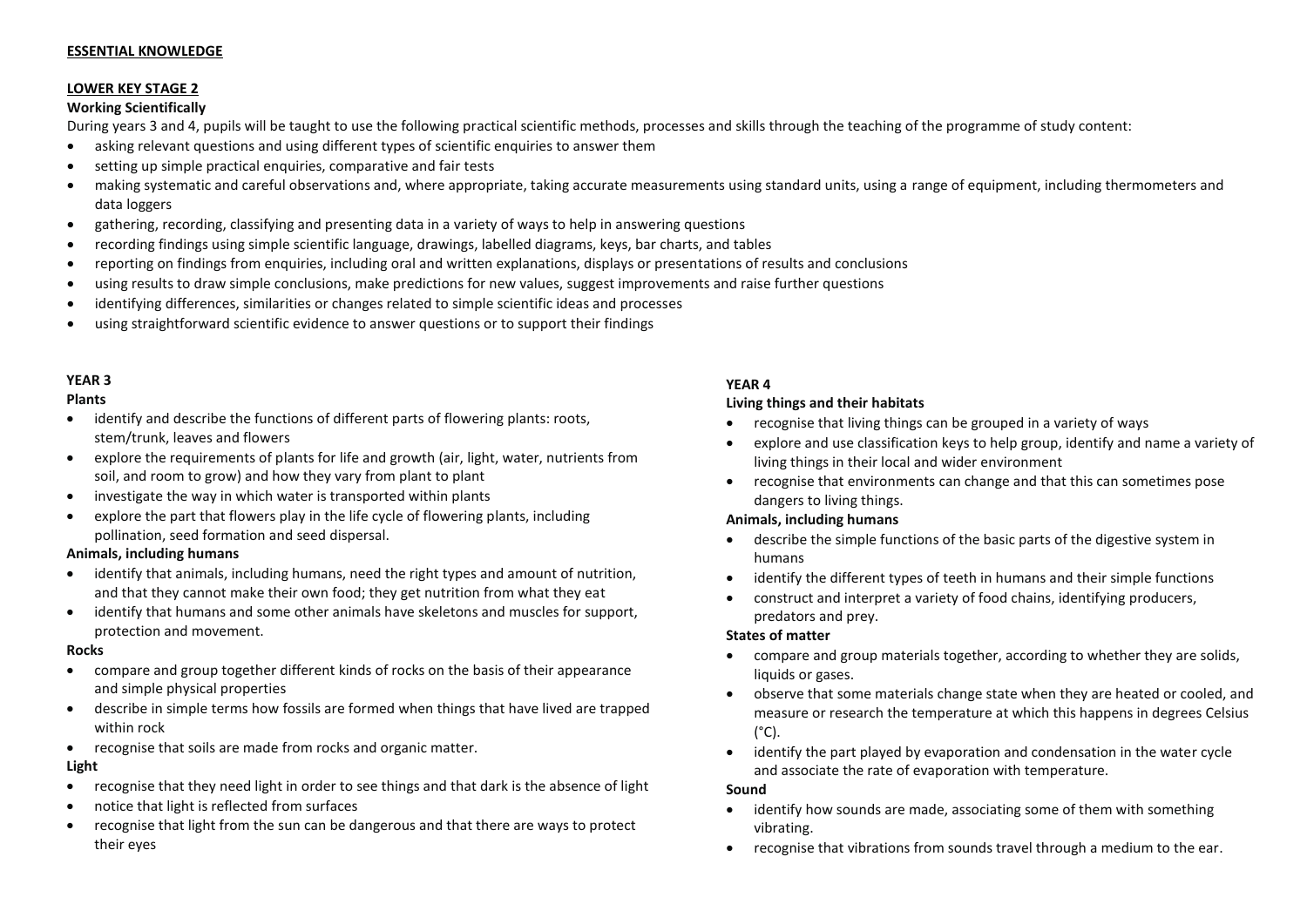- recognise that shadows are formed when the light from a light source is blocked by an opaque object
- find patterns in the way that the size of shadows change.

# **Forces and magnets**

- compare how things move on different surfaces
- notice that some forces need contact between two objects, but magnetic forces can act at a distance
- observe how magnets attract or repel each other and attract some materials and not others
- compare and group together a variety of everyday materials on the basis of whether they are attracted to a magnet, and identify some magnetic materials
- describe magnets as having two poles
- predict whether two magnets will attract or repel each other, depending on which poles are facing.
- find patterns between the pitch of a sound and features of the object that produced it.
- find patterns between the volume of a sound and the strength of the vibrations that produced it.
- recognise that sounds get fainter as the distance from the sound source increases.

# **Electricity**

- identify common appliances that run on electricity.
- construct a simple series electrical circuit, identifying and naming its basic parts, including cells, wires, bulbs, switches and buzzers.
- identify whether or not a lamp will light in a simple series circuit, based on whether or not the lamp is part of a complete loop with a battery.
- recognise that a switch opens and closes a circuit and associate this with whether or not a lamp lights in a simple series circuit.
- recognise some common conductors and insulators, and associate metals with being good conductors.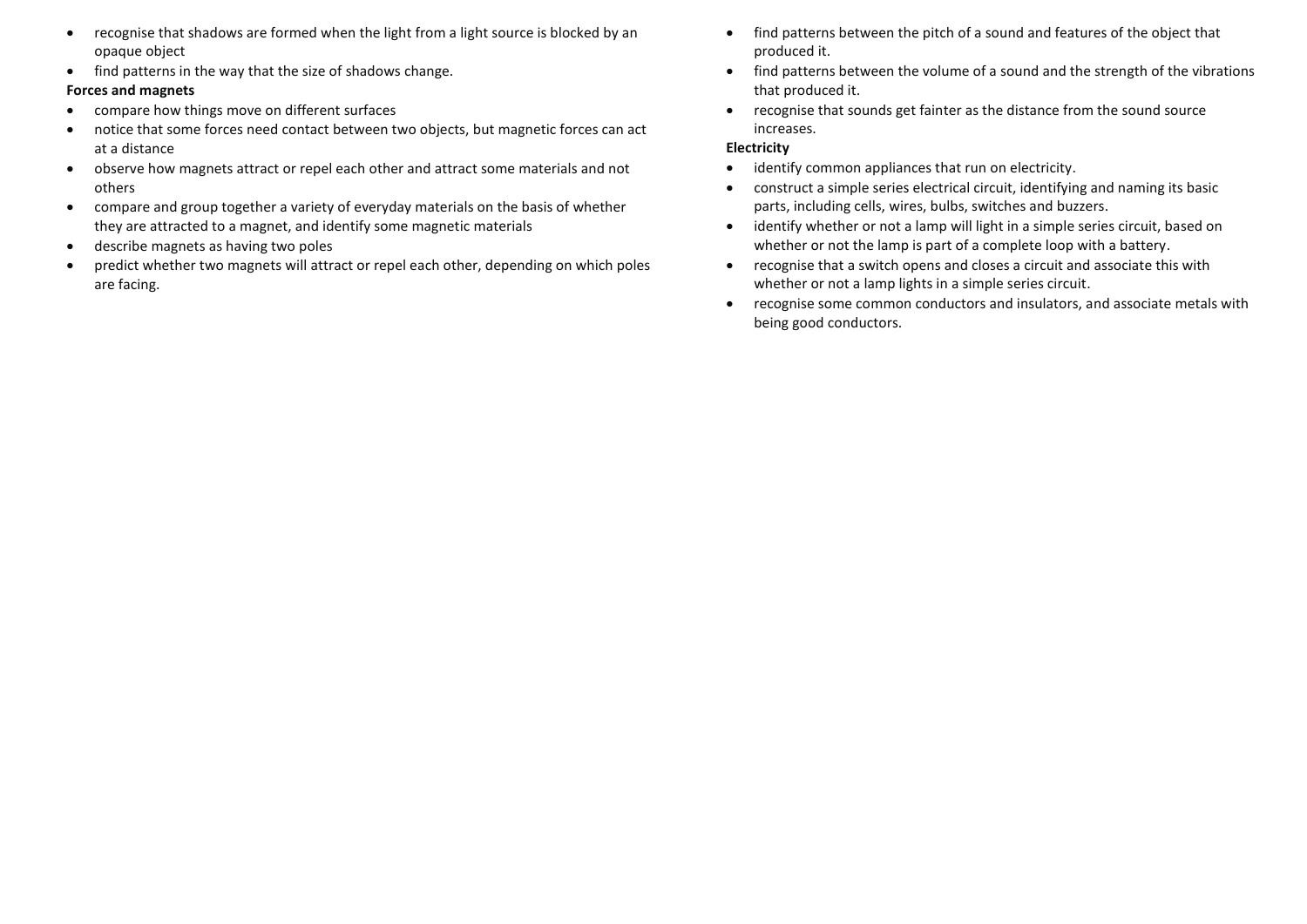### **ESSENTIAL KNOWLEDGE**

### **UPPER KEY STAGE 2**

# **Working scientifically**

During years 5 and 6, pupils will be taught to use the following practical scientific methods, processes and skills through the teaching of the programme of study content:

- planning different types of scientific enquiries to answer questions, including recognising and controlling variables where necessary
- taking measurements, using a range of scientific equipment, with increasing accuracy and precision, taking repeat readings when appropriate
- recording data and results of increasing complexity using scientific diagrams and labels, classification keys, tables, scatter graphs, bar and line graphs
- using test results to make predictions to set up further comparative and fair tests
- reporting and presenting findings from enquiries, including conclusions, causal relationships and explanations of and degree of trust in results, in oral and written forms such as displays and other presentations
- identifying scientific evidence that has been used to support or refute ideas or arguments.

# **YEAR 5**

# **Living things and their habitats**

- describe the differences in the life cycles of a mammal, an amphibian, an insect and a bird
- describe the life process of reproduction in some plants and animals. **Animals, including humans**
- describe the changes as humans develop to old age.

# **Properties and changes of materials**

- compare and group together everyday materials on the basis of their properties, including their hardness, solubility, transparency, conductivity (electrical and thermal), and response to magnets.
- know that some materials will dissolve in liquid to form a solution and describe how to recover a substance from a solution.
- use knowledge of solids, liquids and gases to decide how mixtures might be separated, including through filtering, sieving and evaporating.
- give reasons, based on evidence from comparative and fair tests, for the particular uses of everyday materials, including metals, wood and plastic.
- demonstrate that dissolving, mixing and changes of state are reversible changes.
- explain that some changes result in the formation of new materials, and that this kind of change is not usually reversible, including changes associated with burning and the action of acid on bicarbonate of soda.

# **Earth and space**

- describe the movement of the Earth, and other planets, relative to the Sun in the solar system.
- describe the movement of the Moon relative to the Earth.
- describe the Sun, Earth and Moon as approximately spherical bodies.
- use the idea of the Earth's rotation to explain day and night and the apparent movement of the sun across the sky.

# **YEAR 6**

# **Living things and their habitats**

- describe how living things are classified into broad groups according to common observable characteristics and based on similarities and differences, including microorganisms, plants and animals.
- give reasons for classifying plants and animals based on specific characteristics.

# **Animals, including humans**

- identify and name the main parts of the human circulatory system, and describe the functions of the heart, blood vessels and blood.
- recognise the impact of diet, exercise, drugs and lifestyle on the way their bodies function.
- describe the ways in which nutrients and water are transported within animals, including humans.

# **Evolution and inheritance**

- recognise that living things have changed over time and that fossils provide information about living things that inhabited the Earth millions of years ago.
- recognise that living things produce offspring of the same kind, but normally offspring vary and are not identical to their parents.
- identify how animals and plants are adapted to suit their environment in different ways and that adaptation may lead to evolution.

# **Light**

- recognise that light appears to travel in straight lines.
- use the idea that light travels in straight lines to explain that objects are seen because they give out or reflect light into the eye.
- explain that we see things because light travels from light sources to our eyes or from light sources to objects and then to our eyes.
- use the idea that light travels in straight lines to explain why shadows have the same shape as the objects that cast them.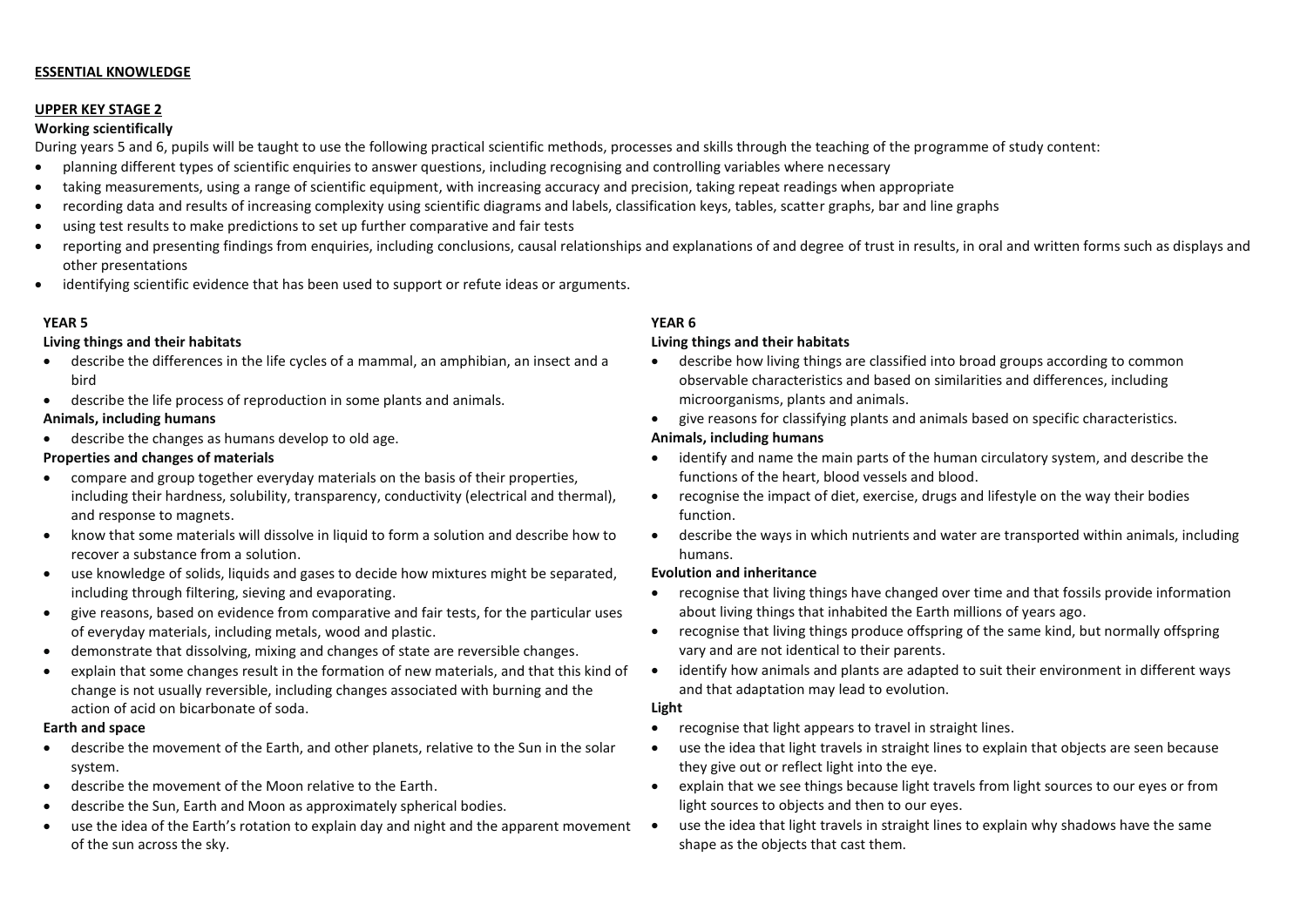#### **Forces**

- explain that unsupported objects fall towards the Earth because of the force of gravity acting between the Earth and the falling object.
- identify the effects of air resistance, water resistance and friction, that act between moving surfaces.
- recognise that some mechanisms, including levers, pulleys and gears, allow a smaller force to have a greater effect.

# **Electricity**

- associate the brightness of a lamp or the volume of a buzzer with the number and voltage of cells used in the circuit
- compare and give reasons for variations in how components function, including the brightness of bulbs, the loudness of buzzers and the on/off position of switches
- use recognised symbols when representing a simple circuit in a diagram.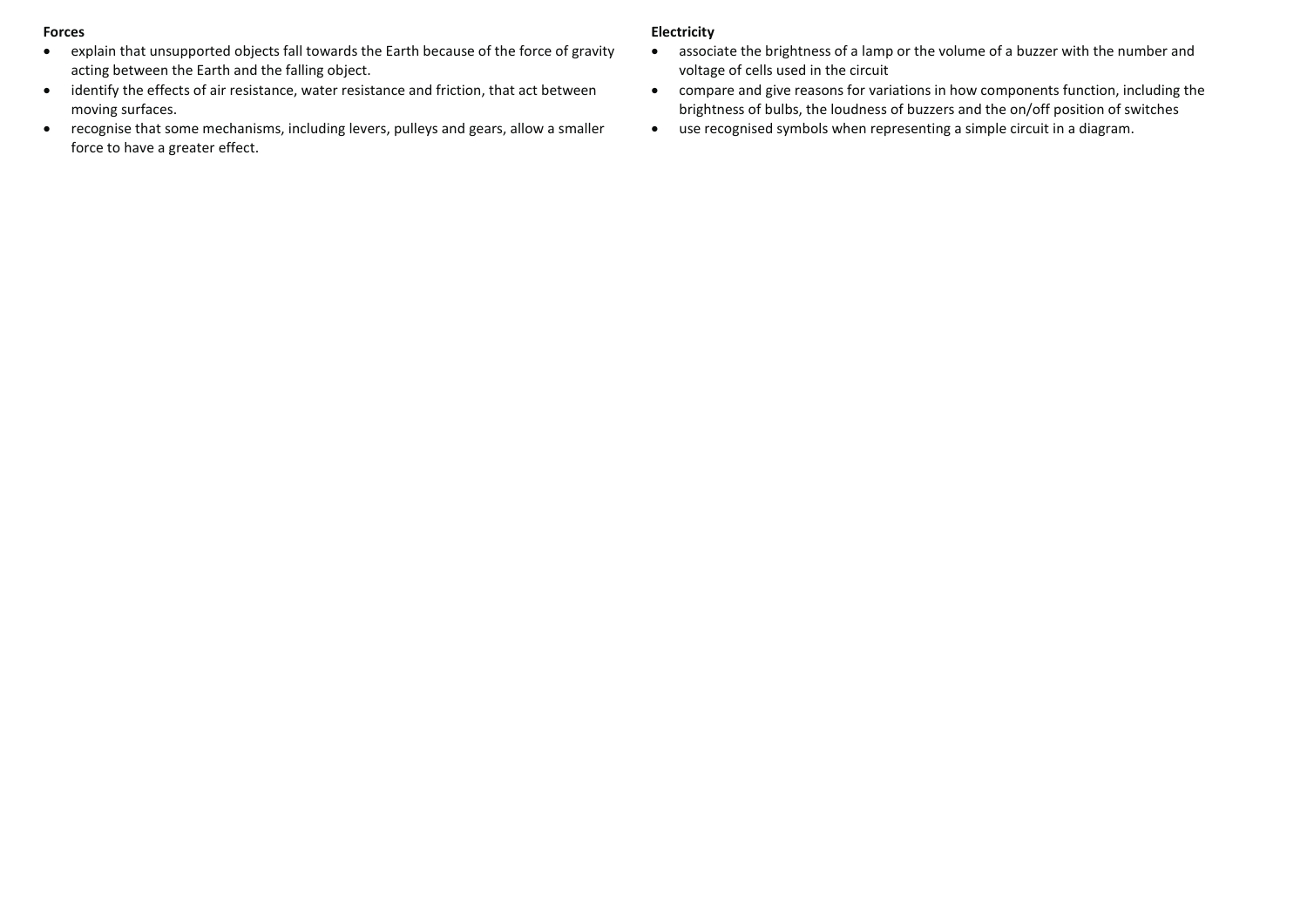|                                         |                                          | Year $1/2$                                                                                                                                                                                           | Year 3/4                                                                                                                                                                                                                                                                                                                                                                                                                                                        | <b>Year 5/6</b>                                                                                                                                                                                                                                                                                                                                                                 |
|-----------------------------------------|------------------------------------------|------------------------------------------------------------------------------------------------------------------------------------------------------------------------------------------------------|-----------------------------------------------------------------------------------------------------------------------------------------------------------------------------------------------------------------------------------------------------------------------------------------------------------------------------------------------------------------------------------------------------------------------------------------------------------------|---------------------------------------------------------------------------------------------------------------------------------------------------------------------------------------------------------------------------------------------------------------------------------------------------------------------------------------------------------------------------------|
| <b>Working</b><br><b>Scientifically</b> | <b>Asking Questions</b>                  | Pupils should be taught to: a<br>ask simple questions and recognise<br>that they can be answered in different<br>ways                                                                                | Pupils should be taught to:<br>ask relevant questions and use<br>different types of scientific enquiries<br>to answer them<br>set up simple practical enquiries,<br>$\bullet$<br>comparative and fair tests                                                                                                                                                                                                                                                     | Pupils should be taught to:<br>plan different types of scientific<br>$\bullet$<br>enquiries to answer questions,<br>including recognising and controlling<br>variables where necessary.                                                                                                                                                                                         |
|                                         | <b>Measuring and</b><br><b>Recording</b> | Pupils should be taught to:<br>observe closely, using simple<br>$\bullet$<br>equipment<br>perform simple tests<br>$\bullet$<br>gather and record data to help in<br>$\bullet$<br>answering questions | Pupils should be taught to:<br>make systematic and careful<br>observations and, where appropriate,<br>take accurate measurements using<br>standard units, using a range of<br>equipment, including thermometers<br>and data loggers<br>record findings using simple scientific<br>language, drawings, labelled<br>diagrams, keys, bar charts, and tables<br>gather, record, classify and present<br>data in a variety of ways to help in<br>answering questions | Pupils should be taught to:<br>take measurements, using a range of<br>$\bullet$<br>scientific equipment, with increasing<br>accuracy and precision, taking repeat<br>readings when appropriate<br>record data and results of increasing<br>$\bullet$<br>complexity using scientific diagrams<br>and labels, classification keys, tables,<br>scatter graphs, bar and line graphs |
|                                         | Concluding                               | Pupils should be taught to:<br>identify and classify<br>$\bullet$<br>use their observations and ideas to<br>$\bullet$<br>suggest answers to questions                                                | Pupils should be taught to:<br>identify differences, similarities or<br>changes related to simple scientific<br>ideas and processes<br>report on findings from enquiries,<br>including oral and written<br>explanations, displays or<br>presentations of results and<br>conclusions<br>use straightforward scientific<br>evidence to answer questions or to<br>support their findings                                                                           | Pupils should be taught to:<br>identify scientific evidence that has<br>been used to support or refute ideas<br>or arguments<br>report and present findings from<br>$\bullet$<br>enquiries, including conclusions,<br>causal relationships and explanations<br>of and degree of trust in results, in<br>oral and written forms such as<br>displays and other presentations      |
|                                         | <b>Evaluating</b>                        |                                                                                                                                                                                                      | Pupils should be taught to:<br>use results to draw simple<br>conclusions, make predictions for new<br>values, suggest improvements and<br>raise further questions                                                                                                                                                                                                                                                                                               | Pupils should be taught to:<br>use test results to make predictions to<br>set up further comparative and fair<br>tests                                                                                                                                                                                                                                                          |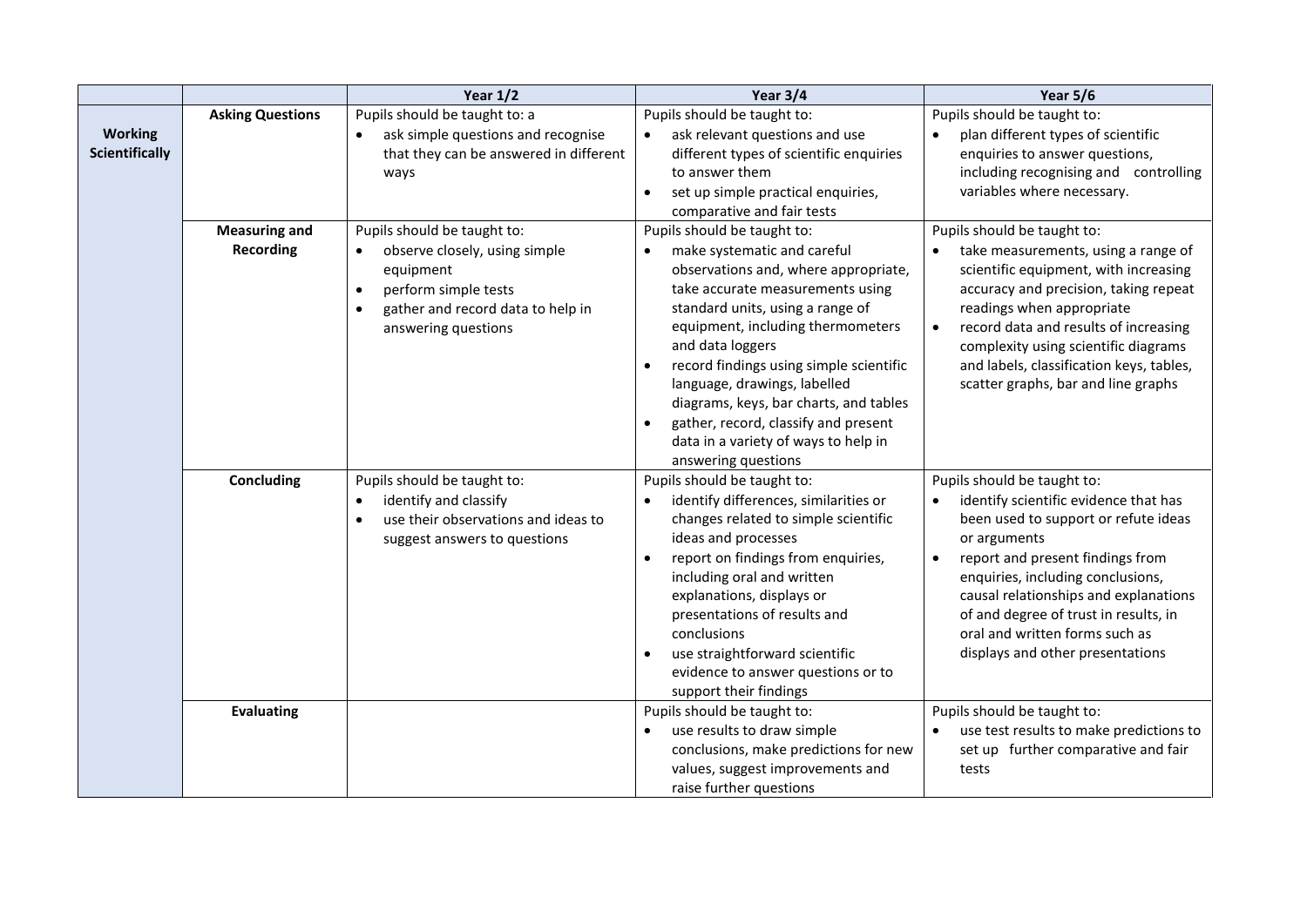| KS1                             | Year 1                                                                                                                                                                                                                                                                                                                                                                                                                         | Year 2                                                                                                                                                                                                                                                                                                                                                                                   | Year 3                                                                                                                                                                                                                                                                                                                                                                                                    |  |  |  |
|---------------------------------|--------------------------------------------------------------------------------------------------------------------------------------------------------------------------------------------------------------------------------------------------------------------------------------------------------------------------------------------------------------------------------------------------------------------------------|------------------------------------------------------------------------------------------------------------------------------------------------------------------------------------------------------------------------------------------------------------------------------------------------------------------------------------------------------------------------------------------|-----------------------------------------------------------------------------------------------------------------------------------------------------------------------------------------------------------------------------------------------------------------------------------------------------------------------------------------------------------------------------------------------------------|--|--|--|
| <b>Plants</b>                   | Pupils should be taught to:<br>identify and name a variety of common wild and<br>$\bullet$<br>garden plants, including deciduous and<br>evergreen trees<br>identify and describe the basic structure of a<br>$\bullet$<br>variety of common flowering plants, including<br>trees                                                                                                                                               | Pupils should be taught to:<br>observe and describe how seeds and bulbs<br>grow into mature plants<br>find out and describe how plants need water,<br>$\bullet$<br>light and a suitable temperature to grow and<br>stay healthy<br><b>Key vocabulary</b>                                                                                                                                 | Pupils should be taught to:<br>identify and describe the functions of different parts<br>$\bullet$<br>of flowering plants: roots, stem/trunk, leaves and<br>flowers<br>explore the requirements of plants for life and<br>$\bullet$<br>growth (air, light, water, nutrients from soil, and<br>room to grow) and how they vary from plant to plant<br>investigate the way in which water is<br>transported |  |  |  |
|                                 | <b>Key vocabulary</b><br>seed<br>compost<br>water<br>sprout<br>bulb<br>plant<br>grow                                                                                                                                                                                                                                                                                                                                           | plant<br>root<br>water<br>bean<br>leaf<br>flower<br>warmth<br>nut<br>bud<br>stem<br>tree<br>grow                                                                                                                                                                                                                                                                                         | within plants<br>explore the part that flowers play in the life cycle of<br>$\bullet$<br>flowering plants, including pollination, seed<br>formation and seed dispersal                                                                                                                                                                                                                                    |  |  |  |
|                                 |                                                                                                                                                                                                                                                                                                                                                                                                                                |                                                                                                                                                                                                                                                                                                                                                                                          | Key vocabulary<br>soil<br>filter<br>seed<br>water<br>light<br>data logger<br>seedling<br>compost<br>conditions<br>variable<br>light sensor<br>prediction<br>observations<br>recording<br>results<br>measurement<br>table<br>thermometer<br>ruler                                                                                                                                                          |  |  |  |
| Animals,<br>including<br>humans | Pupils should be taught to:<br>identify and name a variety of common animals<br>$\bullet$<br>including fish, amphibians, reptiles, birds and<br>mammals<br>identify and name a variety of common animals<br>$\bullet$<br>that are carnivores, herbivores and omnivores<br>describe and compare the structure of a variety<br>$\bullet$<br>of common animals (fish, amphibians, reptiles,<br>birds and mammals, including pets) | Pupils should be taught to:<br>notice that animals, including humans, have<br>offspring which grow into adults<br>find out about and describe the basic needs of<br>$\bullet$<br>animals, including humans, for survival (water,<br>food and air)<br>describe the importance for humans of<br>$\bullet$<br>exercise, eating the right amounts of different<br>types of food, and hygiene | Pupils should be taught to:<br>identify that animals, including humans, need the<br>right types and amount of nutrition, and that they<br>cannot make their own food; they get nutrition from<br>what they eat<br>identify that humans and some other animals have<br>skeletons and muscles for support, protection and<br>movement                                                                       |  |  |  |
|                                 | identify, name, draw and label the basic parts of<br>$\bullet$<br>the human body and say which part of the body<br>is associated with each sense                                                                                                                                                                                                                                                                               | <b>Key vocabulary</b><br>milk<br>mammals<br>birth<br>observation                                                                                                                                                                                                                                                                                                                         | Key vocabulary<br>diet<br>carnivore<br>food<br>plant<br>fish<br>animal<br>omnivore<br>herbivore                                                                                                                                                                                                                                                                                                           |  |  |  |
|                                 | <b>Key vocabulary</b><br>eyelid<br>ankle<br>wrist<br>arm<br>palm<br>eyelashes<br>elbow<br>toes<br>heel<br>shoulder<br>eyebrows<br>fingernails<br>chest<br>toenails<br>head<br>nose<br>hand<br>hair<br>nostrils<br>waist<br>belly/tummy<br>fingers<br>neck<br>mouth                                                                                                                                                             | description<br>hatch<br>nest<br>eggs<br>live young<br>notes<br>parents                                                                                                                                                                                                                                                                                                                   | invertebrate<br>bird<br>reptile<br>mammal                                                                                                                                                                                                                                                                                                                                                                 |  |  |  |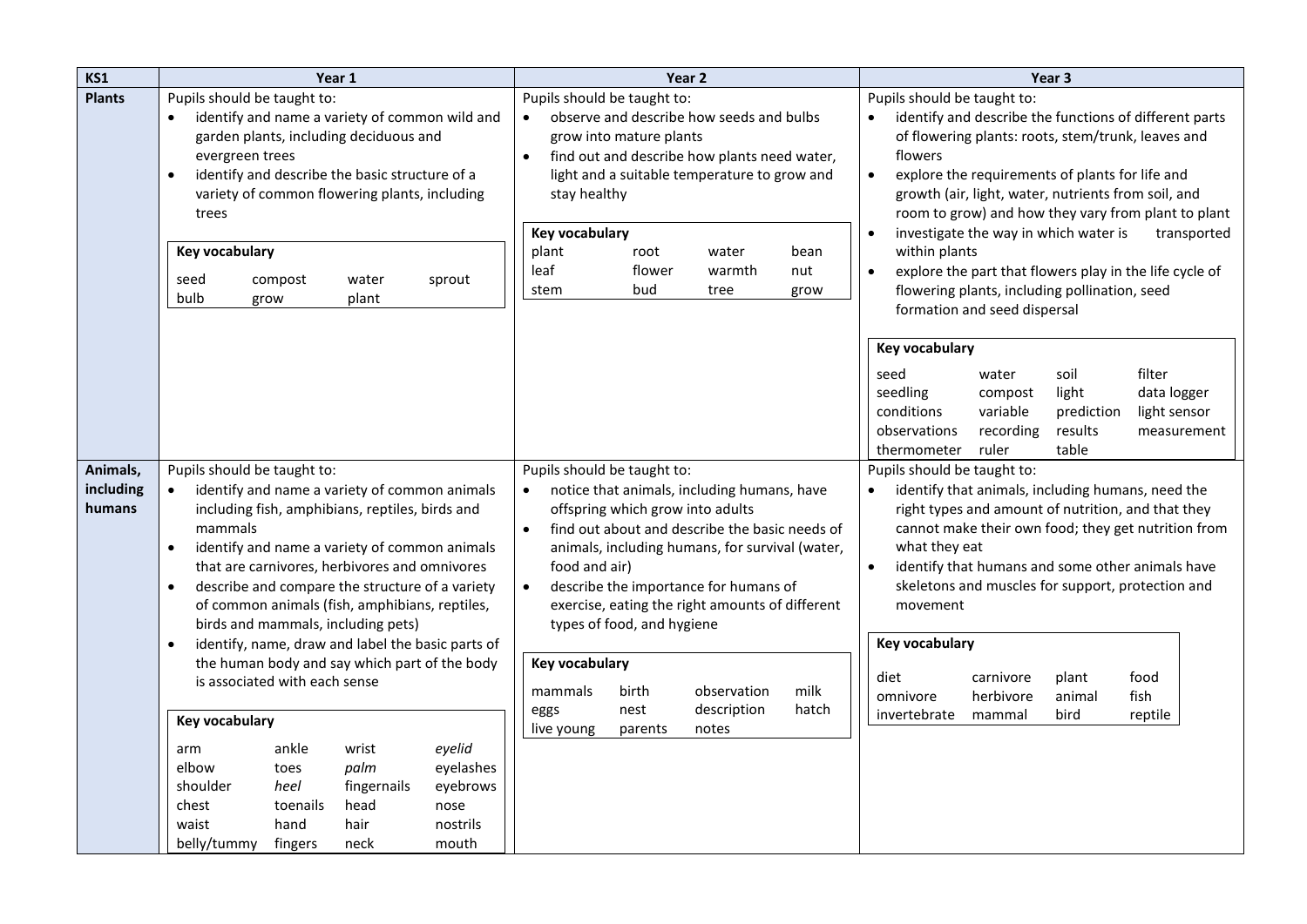|               | button<br>hips | index<br>finger   | chin<br>forehead   | lips<br>gums   |                             |                           |                                                                                   |                                                   |           |                                                                                                    |
|---------------|----------------|-------------------|--------------------|----------------|-----------------------------|---------------------------|-----------------------------------------------------------------------------------|---------------------------------------------------|-----------|----------------------------------------------------------------------------------------------------|
|               | bottom         | middle            | cheeks             | teeth          |                             |                           |                                                                                   |                                                   |           |                                                                                                    |
|               | limbs<br>leg   | finger<br>ring    | cheekbones<br>face | tongue<br>ears |                             |                           |                                                                                   |                                                   |           |                                                                                                    |
|               | knee           | finger            | eyes               | ear lobes      |                             |                           |                                                                                   |                                                   |           |                                                                                                    |
|               | foot           | little            |                    |                |                             |                           |                                                                                   |                                                   |           |                                                                                                    |
|               |                | finger            |                    |                |                             |                           |                                                                                   |                                                   |           |                                                                                                    |
|               |                | thumb<br>knuckles |                    |                |                             |                           |                                                                                   |                                                   |           |                                                                                                    |
| <b>Living</b> |                |                   |                    |                | Pupils should be taught to: |                           |                                                                                   |                                                   |           |                                                                                                    |
| things        |                |                   |                    |                | $\bullet$                   |                           |                                                                                   | explore and compare the difference between        |           |                                                                                                    |
| and their     |                |                   |                    |                |                             |                           | things that are living, dead, and things that                                     |                                                   |           |                                                                                                    |
| habitats      |                |                   |                    |                |                             | have never been alive     |                                                                                   |                                                   |           |                                                                                                    |
|               |                |                   |                    |                | $\bullet$                   |                           | to which they are suited and describe how                                         | identify that most living things live in habitats |           |                                                                                                    |
|               |                |                   |                    |                |                             |                           |                                                                                   | different habitats provide the basic needs of     |           |                                                                                                    |
|               |                |                   |                    |                |                             |                           |                                                                                   | different kinds of animals and plants, and how    |           |                                                                                                    |
|               |                |                   |                    |                |                             | they depend on each other |                                                                                   |                                                   |           |                                                                                                    |
|               |                |                   |                    |                | $\bullet$                   |                           | identify and name a variety of plants and<br>animals in their habitats, including |                                                   |           |                                                                                                    |
|               |                |                   |                    |                | micro-habitats              |                           |                                                                                   |                                                   |           |                                                                                                    |
|               |                |                   |                    |                | $\bullet$                   |                           |                                                                                   | describe how animals obtain their food from       |           |                                                                                                    |
|               |                |                   |                    |                |                             |                           | plants and other animals, using the idea of a                                     |                                                   |           |                                                                                                    |
|               |                |                   |                    |                |                             | different sources of food | simple food chain, and identify and name                                          |                                                   |           |                                                                                                    |
|               |                |                   |                    |                |                             |                           |                                                                                   |                                                   |           |                                                                                                    |
|               |                |                   |                    |                | <b>Key vocabulary</b>       |                           |                                                                                   |                                                   |           |                                                                                                    |
|               |                |                   |                    |                | alive                       | dead                      | living                                                                            | wormery                                           |           |                                                                                                    |
|               |                |                   |                    |                | animal<br>earthworm         | plant<br>food             | non-<br>living                                                                    | soil<br>chalk                                     |           |                                                                                                    |
|               |                |                   |                    |                | category                    | sort                      | classify                                                                          | sand                                              |           |                                                                                                    |
|               |                |                   |                    |                | move                        | senses                    | natural                                                                           | leaves                                            |           |                                                                                                    |
|               |                |                   |                    |                |                             |                           | human                                                                             |                                                   |           |                                                                                                    |
| Light         |                |                   |                    |                |                             |                           |                                                                                   |                                                   |           | Pupils should be taught to:                                                                        |
|               |                |                   |                    |                |                             |                           |                                                                                   |                                                   | $\bullet$ | recognise that they need light in order to see things<br>and that the dark is the absence of light |
|               |                |                   |                    |                |                             |                           |                                                                                   |                                                   | $\bullet$ | notice that light is reflected from surfaces                                                       |
|               |                |                   |                    |                |                             |                           |                                                                                   |                                                   | $\bullet$ | recognise that light from the sun can be                                                           |
|               |                |                   |                    |                |                             |                           |                                                                                   |                                                   |           | dangerous and that there are ways to protect their                                                 |
|               |                |                   |                    |                |                             |                           |                                                                                   |                                                   | $\bullet$ | eyes<br>recognise that shadows are formed when the light                                           |
|               |                |                   |                    |                |                             |                           |                                                                                   |                                                   |           | from a light source is blocked by a solid object                                                   |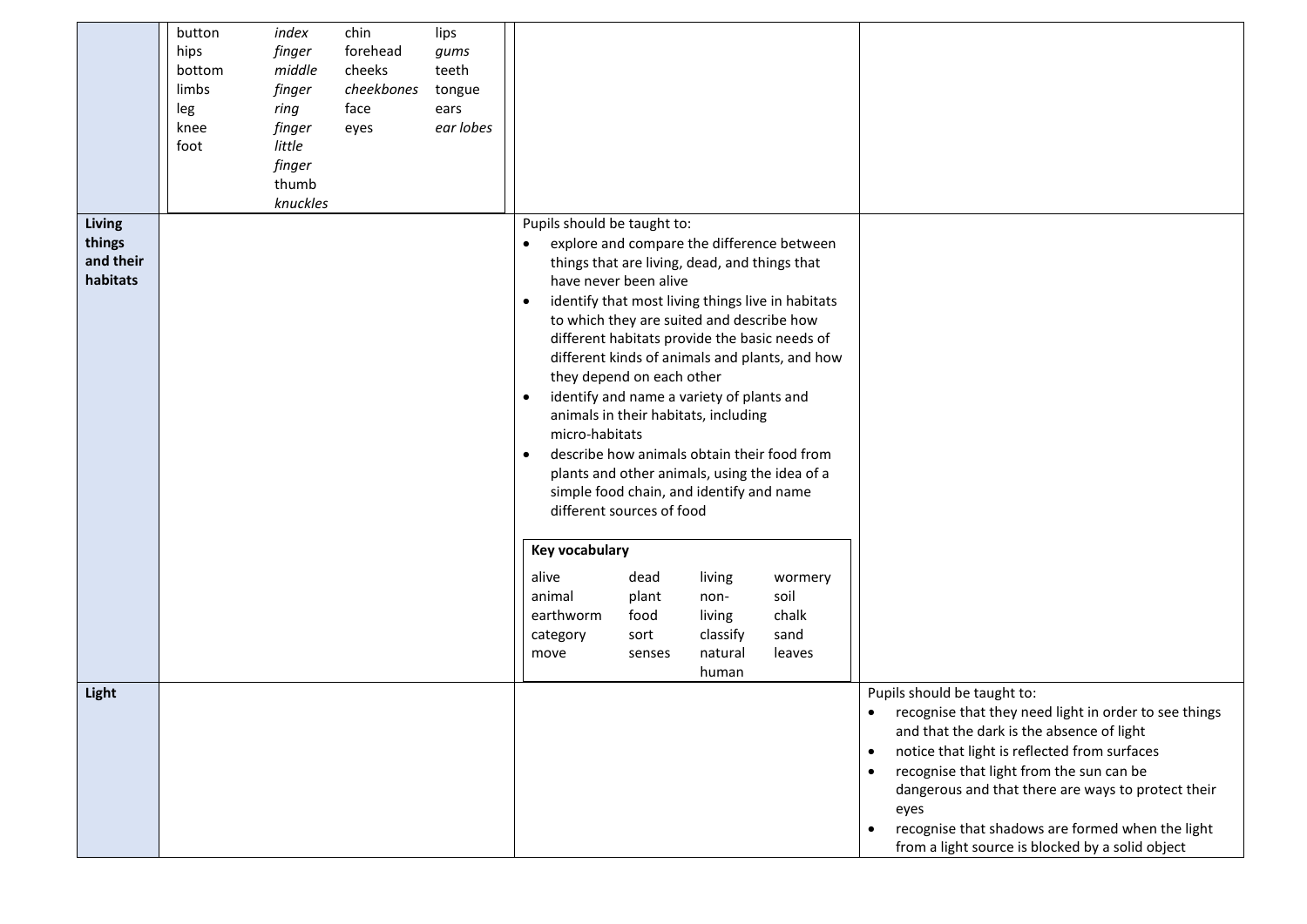|                |                                                           | find patterns in the way that the size of<br>shadows<br>$\bullet$<br>changes |                       |                                                    |         |                                                     |
|----------------|-----------------------------------------------------------|------------------------------------------------------------------------------|-----------------------|----------------------------------------------------|---------|-----------------------------------------------------|
|                |                                                           |                                                                              | <b>Key vocabulary</b> |                                                    |         |                                                     |
|                |                                                           | light                                                                        |                       | Sun                                                | glow    | reflected                                           |
|                |                                                           | dark                                                                         |                       | Moon                                               | shine   | light                                               |
|                |                                                           | night                                                                        |                       | torch                                              | reflect | mirror                                              |
|                |                                                           | day                                                                          |                       | candle                                             | sparkle | reflect                                             |
|                |                                                           | light                                                                        |                       | lamp                                               | shine   |                                                     |
|                |                                                           | source                                                                       |                       |                                                    |         |                                                     |
| <b>Forces</b>  |                                                           |                                                                              |                       | Pupils should be taught to:                        |         |                                                     |
| and            |                                                           | $\bullet$                                                                    |                       | compare how things move on different surfaces      |         |                                                     |
| <b>Magnets</b> |                                                           | $\bullet$                                                                    |                       | notice that some forces need contact between two   |         |                                                     |
|                |                                                           |                                                                              |                       | objects, but magnetic forces can act at a distance |         |                                                     |
|                |                                                           | $\bullet$                                                                    |                       |                                                    |         | observe how magnets attract or repel each other and |
|                |                                                           |                                                                              |                       | attract some materials and not others              |         |                                                     |
|                |                                                           |                                                                              |                       | compare and group together a variety of            |         |                                                     |
|                |                                                           |                                                                              |                       |                                                    |         | everyday materials on the basis on whether they are |
|                |                                                           |                                                                              |                       | attracted to a magnet, and identify some           |         |                                                     |
|                |                                                           |                                                                              | magnetic materials    |                                                    |         |                                                     |
|                |                                                           | $\bullet$                                                                    |                       | describe magnets as having two poles               |         |                                                     |
|                |                                                           | $\bullet$                                                                    |                       | predict whether two magnets will attract or repel  |         |                                                     |
|                |                                                           |                                                                              |                       | each other, depending on which poles are facing    |         |                                                     |
|                |                                                           |                                                                              |                       |                                                    |         |                                                     |
|                |                                                           |                                                                              | <b>Key vocabulary</b> |                                                    |         |                                                     |
|                |                                                           |                                                                              | force                 | force meter                                        | pull    | push                                                |
|                |                                                           |                                                                              | Newton                | direction                                          | speed   | distance                                            |
|                |                                                           |                                                                              | twist                 | compress                                           | stretch | shape                                               |
|                |                                                           |                                                                              |                       |                                                    |         |                                                     |
|                |                                                           |                                                                              |                       |                                                    |         |                                                     |
|                |                                                           |                                                                              |                       |                                                    |         |                                                     |
|                |                                                           |                                                                              |                       |                                                    |         |                                                     |
|                |                                                           |                                                                              |                       |                                                    |         |                                                     |
| Seasonal       | Pupils should be taught to:                               |                                                                              |                       |                                                    |         |                                                     |
| Change         | observe changes across the four seasons.<br>$\bullet$     |                                                                              |                       |                                                    |         |                                                     |
|                | observe and describe weather associated with<br>$\bullet$ |                                                                              |                       |                                                    |         |                                                     |
|                | the seasons and how day length varies.                    |                                                                              |                       |                                                    |         |                                                     |
|                | Key vocabulary                                            |                                                                              |                       |                                                    |         |                                                     |
|                |                                                           |                                                                              |                       |                                                    |         |                                                     |
|                | weather<br>climate<br>temperature<br>fog                  |                                                                              |                       |                                                    |         |                                                     |
|                | frost<br>wind<br>measure<br>season                        |                                                                              |                       |                                                    |         |                                                     |
|                | predict<br>rain<br>mist<br>spring                         |                                                                              |                       |                                                    |         |                                                     |
|                | weather<br>rainfall<br>summer<br>snow                     |                                                                              |                       |                                                    |         |                                                     |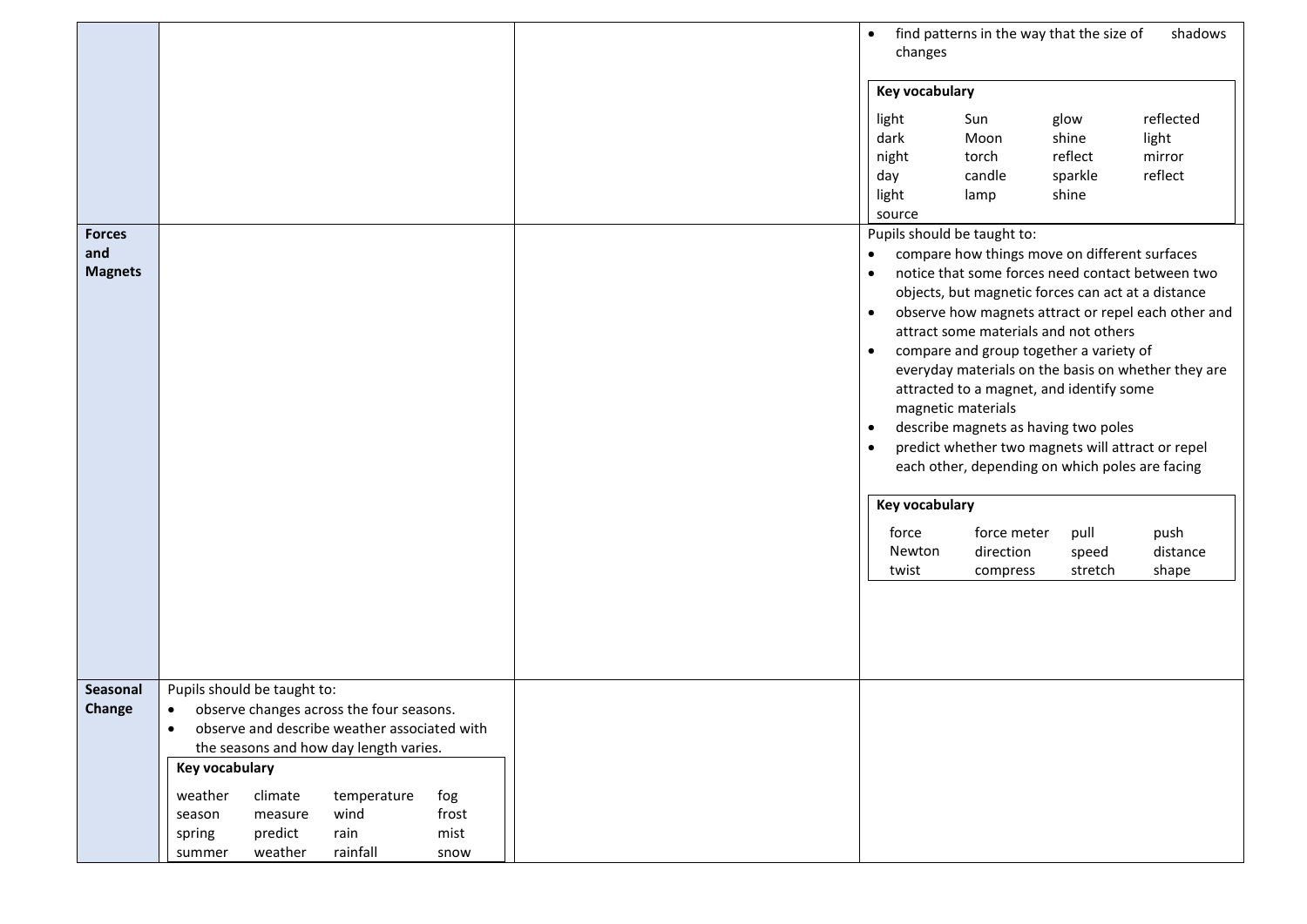|                  | autumn<br>winter<br>typical                                                                                                                                                                                                                                                                                                                                                     | forecast<br>weather<br>station<br>weather<br>satellite<br>sun | clouds<br>precipitation | thunder<br>symbol                        |                                   |                                                                                                                                                                                                                                                                                                  |                  |                                                                                                                                                                                                                                                                                                                                         |                                   |                  |                      |            |
|------------------|---------------------------------------------------------------------------------------------------------------------------------------------------------------------------------------------------------------------------------------------------------------------------------------------------------------------------------------------------------------------------------|---------------------------------------------------------------|-------------------------|------------------------------------------|-----------------------------------|--------------------------------------------------------------------------------------------------------------------------------------------------------------------------------------------------------------------------------------------------------------------------------------------------|------------------|-----------------------------------------------------------------------------------------------------------------------------------------------------------------------------------------------------------------------------------------------------------------------------------------------------------------------------------------|-----------------------------------|------------------|----------------------|------------|
| <b>Materials</b> | <b>Everyday Materials</b>                                                                                                                                                                                                                                                                                                                                                       |                                                               |                         |                                          | <b>Uses of Everyday Materials</b> |                                                                                                                                                                                                                                                                                                  |                  |                                                                                                                                                                                                                                                                                                                                         | <b>Rocks</b>                      |                  |                      |            |
|                  | Pupils should be taught to:<br>distinguish between an object and the<br>material from which it is made<br>identify and name a variety of everyday<br>materials, including wood, plastic, glass, metal,<br>water, and rock<br>describe the simple physical properties of a<br>$\bullet$<br>variety of everyday materials<br>compare and group together a variety of<br>$\bullet$ |                                                               |                         | Pupils should be taught to:<br>$\bullet$ | for particular uses.              | identify and compare the suitability of a variety<br>of everyday materials, including wood, metal,<br>plastic, glass, brick, rock, paper and cardboard<br>find out how the shapes of solid objects made<br>from some materials can be changed by<br>squashing, bending, twisting and stretching. |                  | Pupils should be taught to:<br>compare and group together different kinds of rocks<br>on the basis of their appearance and simple physical<br>properties.<br>describe in simple terms how fossils are formed<br>when things that have lived are trapped within rock.<br>recognise that soils are made from rocks and organic<br>matter. |                                   |                  |                      |            |
|                  | everyday materials on the basis of their simple<br>physical properties.                                                                                                                                                                                                                                                                                                         |                                                               |                         |                                          | Key vocabulary                    |                                                                                                                                                                                                                                                                                                  |                  |                                                                                                                                                                                                                                                                                                                                         | <b>Key vocabulary</b><br>criteria | sharp            | flat                 | jagged     |
|                  | <b>Key vocabulary</b>                                                                                                                                                                                                                                                                                                                                                           |                                                               |                         | material<br>properties                   | plastic<br>wool                   | transparent<br>hard                                                                                                                                                                                                                                                                              | rough<br>smooth  | appearance<br>texture                                                                                                                                                                                                                                                                                                                   | hard<br>lumpy                     | round<br>layered | shiny<br>crystalline |            |
|                  | material                                                                                                                                                                                                                                                                                                                                                                        | stone                                                         | metal                   | smooth                                   | force                             | stone                                                                                                                                                                                                                                                                                            | soft             | twist                                                                                                                                                                                                                                                                                                                                   | weight                            | cracked          | glassy               | sandy      |
|                  | appearance                                                                                                                                                                                                                                                                                                                                                                      | fabric                                                        | glass                   | hard                                     | wood                              | brick                                                                                                                                                                                                                                                                                            | bendy            | stretch                                                                                                                                                                                                                                                                                                                                 | rough                             | flaky            | sparkling            | fine       |
|                  | texture                                                                                                                                                                                                                                                                                                                                                                         | plastic                                                       | paper                   | soft                                     | glass                             | rubber                                                                                                                                                                                                                                                                                           | (flexible)       | bend                                                                                                                                                                                                                                                                                                                                    | smooth                            | coarse           | polished             | grainy     |
|                  | property<br>wood                                                                                                                                                                                                                                                                                                                                                                | clay<br>rubber                                                | cardboard<br>rough      | shiny<br>dull                            | metal<br>fabric                   | opaque<br>malleable                                                                                                                                                                                                                                                                              | rigid<br>elastic | squash                                                                                                                                                                                                                                                                                                                                  |                                   |                  |                      | (granular) |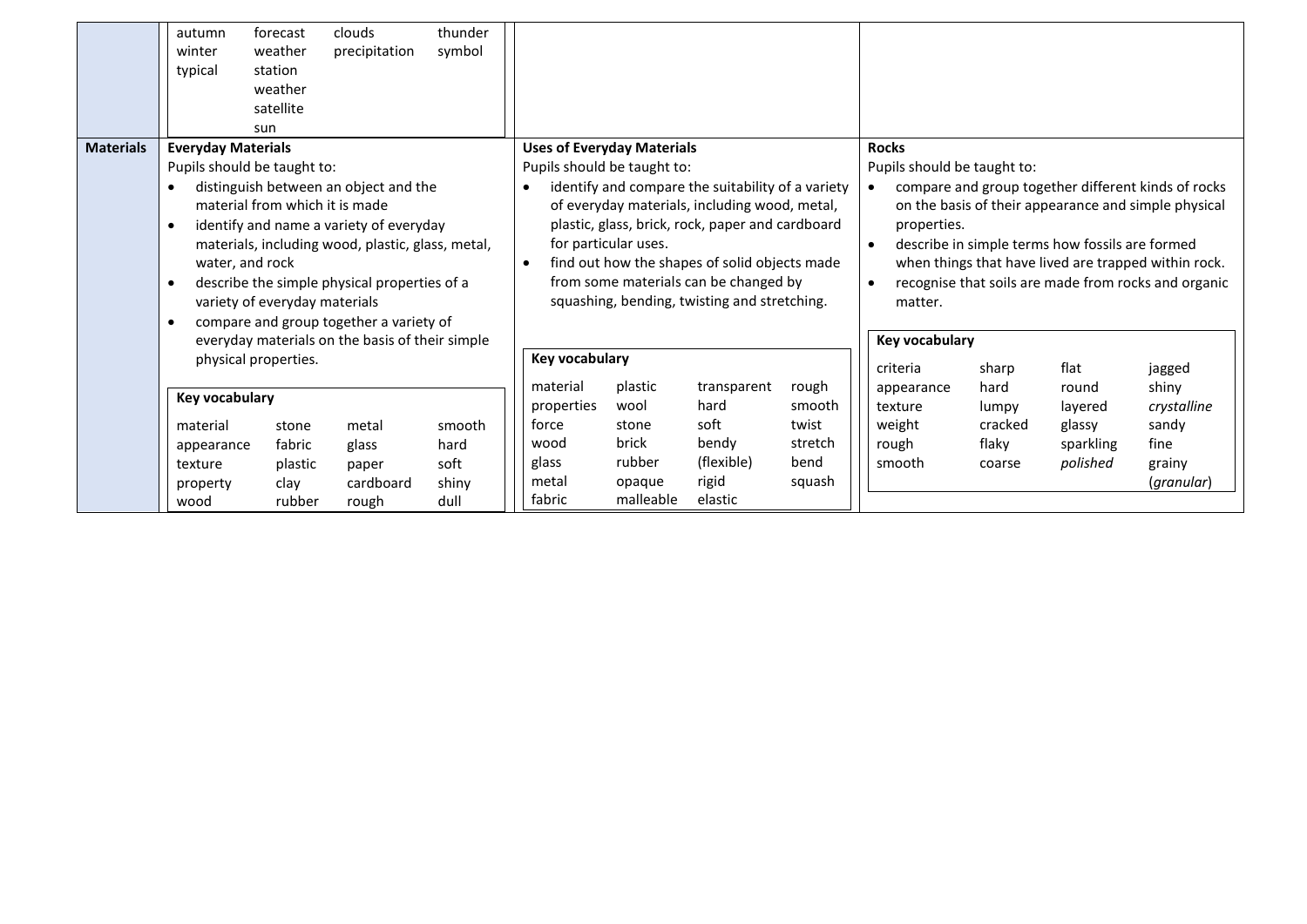| Pupils should be taught to:<br><b>Living things</b><br>and their<br>recognise that living things can be grouped<br>$\bullet$<br>habitats<br>in a variety of ways<br>explore and use classification keys to help<br>$\bullet$<br>group, identify and name a variety of living<br>things in their local and wider environment<br>recognise that environments can change<br>$\bullet$<br>and that this can sometimes pose dangers<br>to living things<br><b>Key vocabulary</b><br>environment<br>structure<br>urban<br>damage<br>positive<br>impact<br>negative<br>human<br>Pupils should be taught to:<br>Animals,<br>including<br>describe the simple functions of the basic<br>$\bullet$<br>humans<br>parts of the digestive system in humans<br>identify the different types of teeth in<br>$\bullet$<br>humans and their simple functions | $\bullet$<br>$\bullet$<br>animals<br>evidence<br>observation | Pupils should be taught to:<br>describe the differences in the life<br>cycles of a mammal, an amphibian, an<br>insect and a bird<br>describe the life process of<br>reproduction in some plants and<br><b>Key vocabulary</b><br>measurement | Pupils should be taught to:<br>describe how living things are classified<br>$\bullet$<br>into broad groups according to common<br>observable characteristics and based on<br>similarities and differences, including<br>micro-organisms, plants and animals<br>give reasons for classifying plants and<br>animals based on specific characteristics<br>Key vocabulary<br>classification<br>life cycle<br>kingdom<br>stage<br>offspring<br>phylum<br>order<br>plants<br>flowering plants                                   | mosses<br>algae<br>animals<br>vertebrates<br>invertebrates<br>mammals                                                     |
|---------------------------------------------------------------------------------------------------------------------------------------------------------------------------------------------------------------------------------------------------------------------------------------------------------------------------------------------------------------------------------------------------------------------------------------------------------------------------------------------------------------------------------------------------------------------------------------------------------------------------------------------------------------------------------------------------------------------------------------------------------------------------------------------------------------------------------------------|--------------------------------------------------------------|---------------------------------------------------------------------------------------------------------------------------------------------------------------------------------------------------------------------------------------------|---------------------------------------------------------------------------------------------------------------------------------------------------------------------------------------------------------------------------------------------------------------------------------------------------------------------------------------------------------------------------------------------------------------------------------------------------------------------------------------------------------------------------|---------------------------------------------------------------------------------------------------------------------------|
|                                                                                                                                                                                                                                                                                                                                                                                                                                                                                                                                                                                                                                                                                                                                                                                                                                             |                                                              |                                                                                                                                                                                                                                             |                                                                                                                                                                                                                                                                                                                                                                                                                                                                                                                           |                                                                                                                           |
|                                                                                                                                                                                                                                                                                                                                                                                                                                                                                                                                                                                                                                                                                                                                                                                                                                             |                                                              |                                                                                                                                                                                                                                             |                                                                                                                                                                                                                                                                                                                                                                                                                                                                                                                           |                                                                                                                           |
|                                                                                                                                                                                                                                                                                                                                                                                                                                                                                                                                                                                                                                                                                                                                                                                                                                             |                                                              |                                                                                                                                                                                                                                             |                                                                                                                                                                                                                                                                                                                                                                                                                                                                                                                           |                                                                                                                           |
|                                                                                                                                                                                                                                                                                                                                                                                                                                                                                                                                                                                                                                                                                                                                                                                                                                             |                                                              |                                                                                                                                                                                                                                             | conifers<br>ferns<br>reptiles<br>amphibians<br>arthropods<br>insects<br>arachnids<br>myriapods<br>crustaceans<br>sponges                                                                                                                                                                                                                                                                                                                                                                                                  | birds<br>fish<br>annelids<br>flatworms<br>cnidarians<br>nematodes<br>echinoderms<br>molluscs<br>characteristic<br>species |
| construct and interpret a variety of food<br>$\bullet$<br>chains, identifying producers, predators<br>and prey.<br><b>Key vocabulary</b><br>tooth<br>incisor<br>teeth<br>canine<br>carnivore<br>pre-molar<br>herbivore<br>molar                                                                                                                                                                                                                                                                                                                                                                                                                                                                                                                                                                                                             | $\bullet$<br>life cycle<br>baby<br>toddler<br>child<br>birth | Pupils should be taught to:<br>describe the changes as humans<br>develop to old age.<br>Key vocabulary<br>teenager<br>adult<br>grow<br>man<br>develop<br>woman<br>die<br>old age<br>Pregnancy                                               | Pupils should be taught to:<br>identify and name the main parts of the<br>$\bullet$<br>human circulatory system, and describe the<br>functions of the heart, blood vessels and<br>blood<br>recognise the impact of diet, exercise,<br>adolescence<br>drugs and lifestyle on the way their bodies<br>maturity<br>function<br>describe the ways in which nutrients and<br>$\bullet$<br>water are transported within animals,<br>including humans<br><b>Key vocabulary</b><br>blood<br>red cells<br>white cells<br>circulate |                                                                                                                           |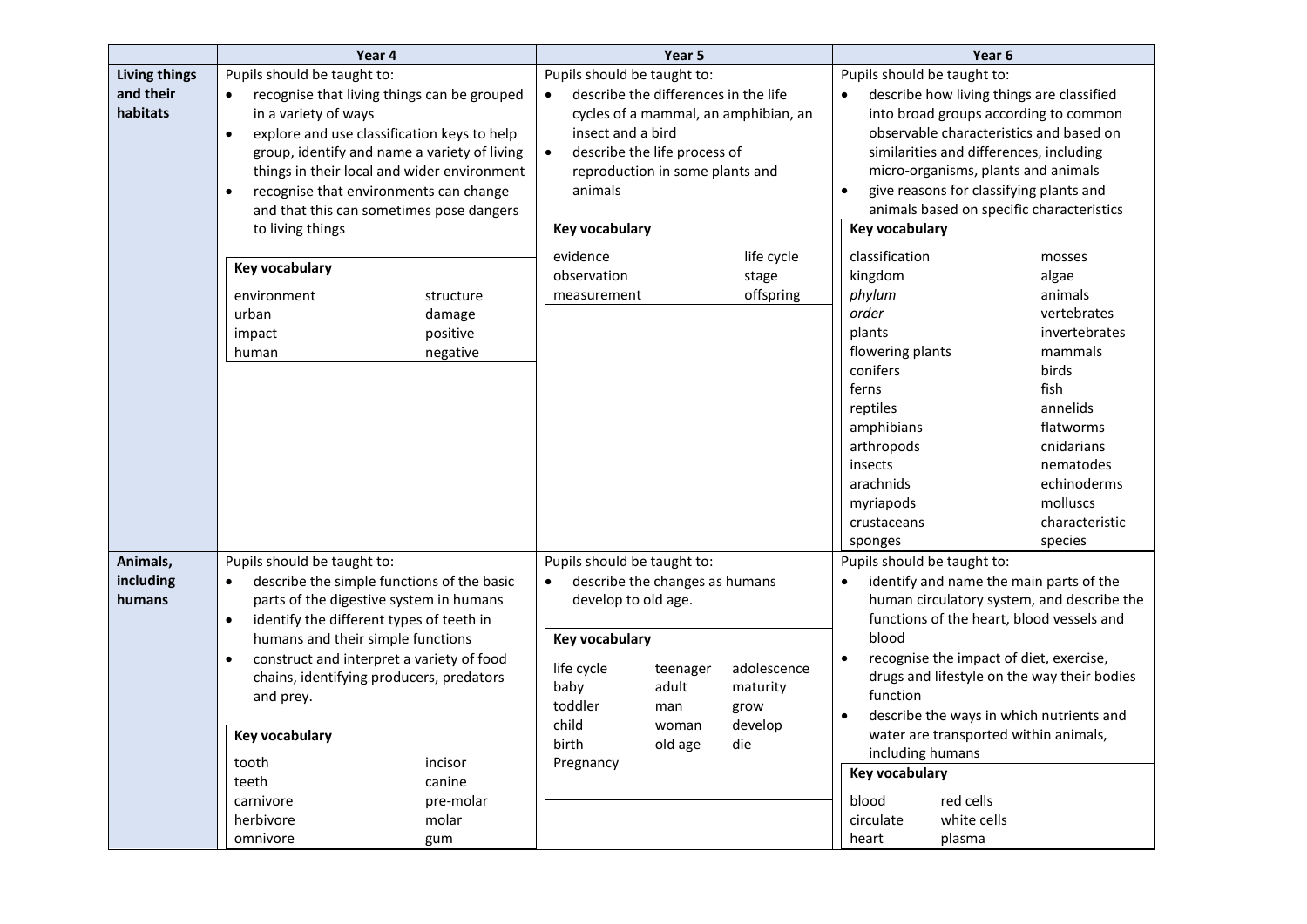|                                            |                                                                                                                                                                                                                                                                                                                                                                                                                                                                                                                                                                                                      | blood type<br>microscope<br>carbon dioxide<br>platelets<br>nutrients<br>clotting<br>infection<br>oxygen<br>transfusion<br>haemoglobin                                                                                                                                                                                                                                                                                                                                                                                                                                                                                                                                                                                     | transfusion |
|--------------------------------------------|------------------------------------------------------------------------------------------------------------------------------------------------------------------------------------------------------------------------------------------------------------------------------------------------------------------------------------------------------------------------------------------------------------------------------------------------------------------------------------------------------------------------------------------------------------------------------------------------------|---------------------------------------------------------------------------------------------------------------------------------------------------------------------------------------------------------------------------------------------------------------------------------------------------------------------------------------------------------------------------------------------------------------------------------------------------------------------------------------------------------------------------------------------------------------------------------------------------------------------------------------------------------------------------------------------------------------------------|-------------|
| <b>Evolution and</b><br><b>Inheritance</b> |                                                                                                                                                                                                                                                                                                                                                                                                                                                                                                                                                                                                      | Pupils should be taught to:<br>recognise that living things have changed<br>$\bullet$<br>over time and that fossils provide<br>information about living things that<br>inhabited the Earth millions of years ago<br>recognise that living things produce<br>$\bullet$<br>offspring of the same kind, but normally<br>offspring vary and are not identical to their<br>parents<br>identify how animals and plants are<br>$\bullet$<br>adapted to suit their environment in<br>different ways and that adaptation may<br>lead to evolution<br><b>Key vocabulary</b><br>biography<br>natural<br>voyage<br>variation<br>selection<br>specimen<br>inherited<br>survival<br>adaptation<br>evolution<br>naturalist<br>hypothesis |             |
| <b>States of</b><br><b>Matter</b>          | Pupils should be taught to:<br>compare and group materials together,<br>$\bullet$<br>according to whether they are solids,<br>liquids or gases<br>observe that some materials change state<br>$\bullet$<br>when they are heated or cooled, and<br>measure or research the temperature at<br>which this happens in degrees Celsius (°C)<br>identify the part played by evaporation and<br>$\bullet$<br>condensation in the water cycle and<br>associate the rate of evaporation with<br>temperature<br><b>Key vocabulary</b><br>state<br>shape<br>solid<br>volume<br>fixed<br>liquid<br>spread<br>gas |                                                                                                                                                                                                                                                                                                                                                                                                                                                                                                                                                                                                                                                                                                                           |             |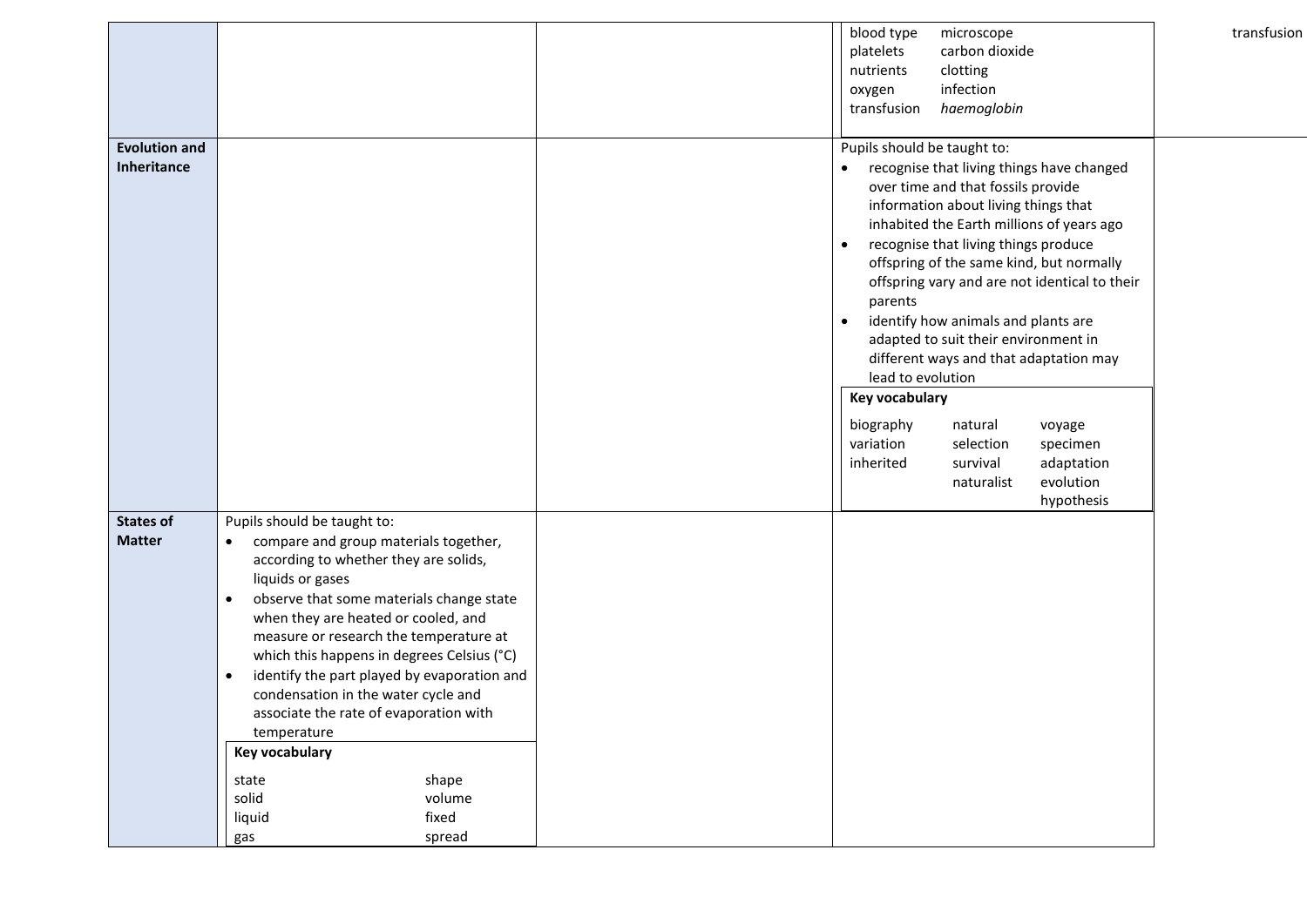| Earth and<br><b>Space</b> | Pupils should be taught to:<br>describe the movement of the Earth,<br>$\bullet$<br>and other planets, relative to the Sun.<br>describe the movement of the Moon<br>$\bullet$<br>relative to the Earth<br>describe the Sun, Earth and Moon as<br>$\bullet$<br>approximately spherical bodies<br>use the idea of the Earth's rotation to<br>$\bullet$<br>explain day and night and the apparent<br>movement of the sun across the sky                                                |                                |                                                                                                                                                                                                                                                                         |
|---------------------------|------------------------------------------------------------------------------------------------------------------------------------------------------------------------------------------------------------------------------------------------------------------------------------------------------------------------------------------------------------------------------------------------------------------------------------------------------------------------------------|--------------------------------|-------------------------------------------------------------------------------------------------------------------------------------------------------------------------------------------------------------------------------------------------------------------------|
|                           | <b>Key vocabulary</b>                                                                                                                                                                                                                                                                                                                                                                                                                                                              |                                |                                                                                                                                                                                                                                                                         |
|                           | Earth<br>Sun                                                                                                                                                                                                                                                                                                                                                                                                                                                                       | orbit<br>sphere                |                                                                                                                                                                                                                                                                         |
| <b>Forces</b>             | planets<br>Pupils should be taught to:<br>explain that unsupported objects fall<br>$\bullet$<br>towards the Earth because of the force<br>of gravity acting between the Earth and<br>the falling object<br>identify the effects of air resistance,<br>$\bullet$<br>water resistance and friction, that act<br>between moving surfaces<br>recognise that some mechanisms,<br>$\bullet$<br>including levers, pulleys and gears,<br>allow a smaller force to have a greater<br>effect | horizon                        |                                                                                                                                                                                                                                                                         |
|                           | <b>Key vocabulary</b>                                                                                                                                                                                                                                                                                                                                                                                                                                                              | fall                           |                                                                                                                                                                                                                                                                         |
|                           | force<br>gravity<br>speed<br>acceleration                                                                                                                                                                                                                                                                                                                                                                                                                                          | attract<br>variation<br>planet |                                                                                                                                                                                                                                                                         |
| Light                     |                                                                                                                                                                                                                                                                                                                                                                                                                                                                                    |                                | Pupils should be taught to:<br>recognise that light appears to travel in<br>$\bullet$<br>straight lines<br>use the idea that light travels in straight<br>$\bullet$<br>lines to explain that objects are seen<br>because they give out or reflect light into<br>the eye |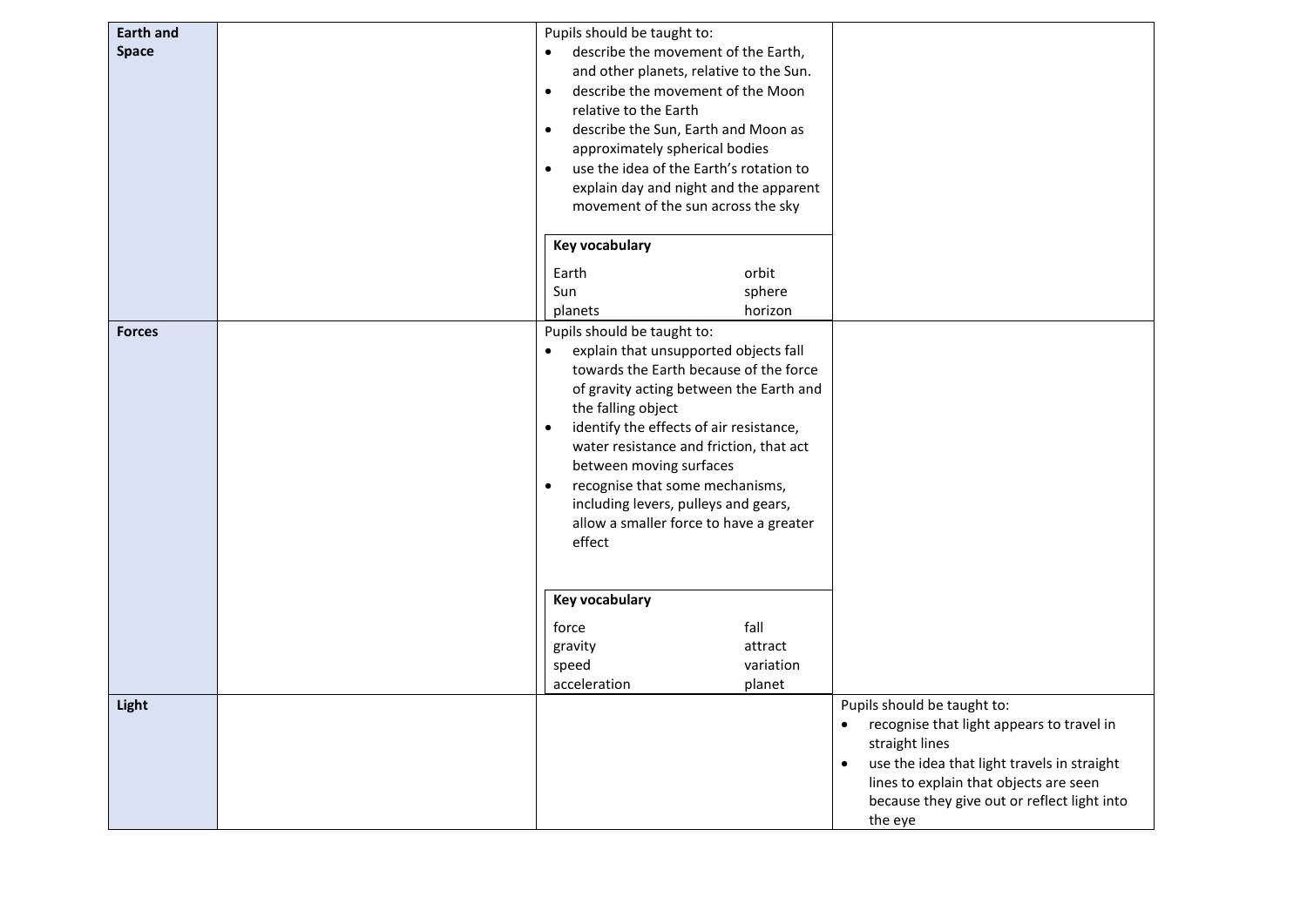|             |                                                                                                   | explain that we see things because light<br>$\bullet$<br>travels from light sources to our eyes or |
|-------------|---------------------------------------------------------------------------------------------------|----------------------------------------------------------------------------------------------------|
|             |                                                                                                   | from light sources to objects and then to                                                          |
|             |                                                                                                   | our eyes<br>use the idea that light travels in straight<br>$\bullet$                               |
|             |                                                                                                   | lines to explain why shadows have the                                                              |
|             |                                                                                                   | same shape as the objects that cast them                                                           |
|             |                                                                                                   | <b>Key vocabulary</b>                                                                              |
|             |                                                                                                   | light<br>data logger                                                                               |
|             |                                                                                                   | light sensor<br>ray                                                                                |
|             |                                                                                                   | beam<br>Lux                                                                                        |
|             |                                                                                                   | light source<br>opaque                                                                             |
| Sound       | Pupils should be taught to:                                                                       |                                                                                                    |
|             | identify how sounds are made, associating<br>$\bullet$                                            |                                                                                                    |
|             | some of them with something vibrating                                                             |                                                                                                    |
|             | recognise that vibrations from sounds<br>$\bullet$                                                |                                                                                                    |
|             | travel through a medium to the ear                                                                |                                                                                                    |
|             | find patterns between the pitch of a sound<br>$\bullet$                                           |                                                                                                    |
|             | and features of the object that produced it<br>find patterns between the volume of a<br>$\bullet$ |                                                                                                    |
|             | sound and the strength of the vibrations                                                          |                                                                                                    |
|             | that produced it                                                                                  |                                                                                                    |
|             | recognise that sounds get fainter as the<br>$\bullet$                                             |                                                                                                    |
|             | distance from the sound source increases                                                          |                                                                                                    |
|             |                                                                                                   |                                                                                                    |
|             | Key vocabulary                                                                                    |                                                                                                    |
|             | sound<br>ear                                                                                      |                                                                                                    |
|             | hear<br>noise                                                                                     |                                                                                                    |
|             | detect<br>loud                                                                                    |                                                                                                    |
|             | soft<br>hearing                                                                                   |                                                                                                    |
|             | sense<br>quiet                                                                                    |                                                                                                    |
| Electricity | Pupils should be taught to:<br>identify common appliances that run on                             | Pupils should be taught to:                                                                        |
|             | $\bullet$<br>electricity                                                                          | associate the brightness of a lamp or the<br>$\bullet$<br>volume of a buzzer with the number and   |
|             | construct a simple series electrical circuit,<br>$\bullet$                                        | voltage of cells used in the circuit                                                               |
|             | identifying and naming its basic parts,                                                           | compare and give reasons for variations in<br>$\bullet$                                            |
|             | including cells, wires, bulbs, switches and                                                       | how components function, including the                                                             |
|             | buzzers                                                                                           | brightness of bulbs, the loudness of buzzers                                                       |
|             | identify whether or not a lamp will light in<br>$\bullet$                                         | and the on/off position of switches                                                                |
|             | a simple series circuit, based on whether or                                                      | use recognised symbols when representing                                                           |
|             | not the lamp is part of a complete loop                                                           | a simple circuit in a diagram                                                                      |
|             | with a battery                                                                                    |                                                                                                    |